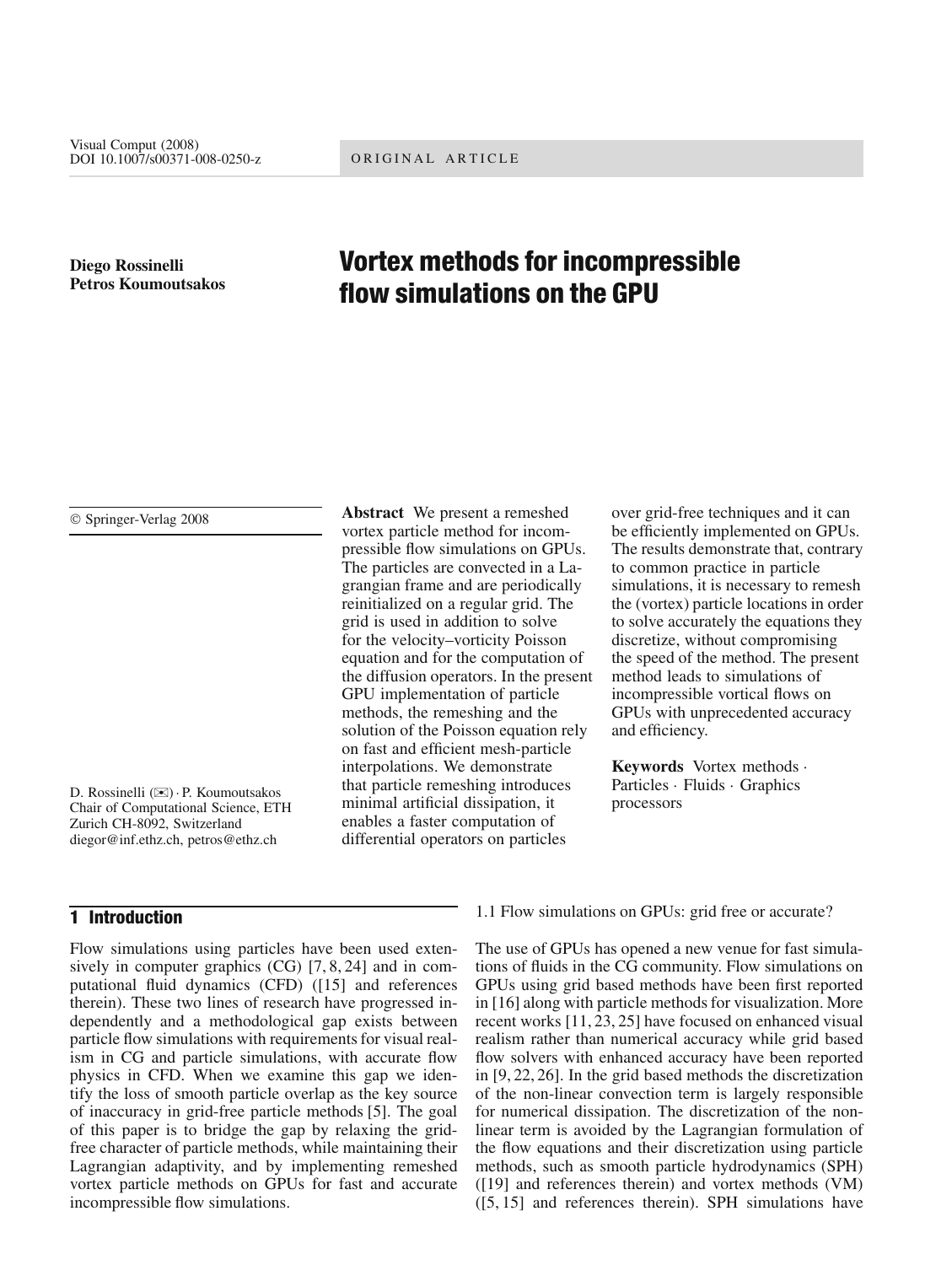#### D. Rossinelli, P. Koumoutsakos

been used extensively for flow simulations in CG [20, 21] while more recently SPH techniques have been implemented in GPUs [1, 10, 12]. These flow simulations exhibit visual realism, but they fail to accurately solve the equations they discretize. This fact has been largely overlooked in the CG community while in CFD SPH and vortex techniques have been broadly recognized in the past as modeling tools with unknown levels of uncertainty in their numerical accuracy.

Inrecent years, starting from work in vortex methods [14] and their extension to SPH [4], it has been shown that regularization of the particle locations is necessary in order for particle methods to converge to the solution of the equations that have been discretized. The particle remeshing introduces artificial viscosity that can be reduced below the dissipation introduced by the discrete solution of the equations of motion. In simulations of incompressible fluids, SPH methodologies employ arbitrary pressure density relations (e.g. a linear pressure-density relationship in [10]) that do not correspond to realistic liquids and they result in incompatible sets of equations. In VM, incompressibility is implicitly satisfied by using the vorticity–velocity formulation, at the cost of solving a Poisson equation for deriving the velocity field. Furthermore, VMs offer additional savings of computational elements in cases where the vorticity field is limited in certain parts of the flows, as in the case of flows past bluff obstacles. At the same time we note that the remeshed particle locations can be used to discretize the diffusion of the particles resulting in one order of magnitude increase in computational speed over grid-free SPH methodologies. The remeshing and the need for solving a Poisson equation rely on effective grid-particle interpolations that requires their efficient implementation on the GPUs, due to data-scattering associated with the particlemesh communications.

In this paper we present the effects of remeshing and non-remeshing particles in canonical fluid mechanics problems and we present the first implementation ever, to the best of our knowledge, of accurate vortex particle methods in GPUs.

## **2 Vortex methods**

Vortex methods discretize the Navier–Stokes equations of an incompressible, viscous flow in a velocity–vorticity  $(\mathbf{u}, \omega = \nabla \times \mathbf{u})$  formulation which in 2D is expressed in a Lagrangian form as:

$$
\frac{D\omega}{Dt} = v\Delta\omega,\tag{1}
$$

where  $\frac{D}{Dt}$  denotes the material derivative and v the viscosity of the flow. The velocity field *u* is obtained by solving the Poisson equation

$$
\Delta u = -\nabla \times \omega \tag{2}
$$

with suitable boundary conditions [5]. We can discretize the vorticity field with a set of particles that have positions  ${x<sub>p</sub>}$  and carry vorticity  ${\omega<sub>p</sub>}$  as:

$$
\omega_{\epsilon}^{h}(x) = \sum_{p} \omega_{p} h^{d} \zeta_{\epsilon} (x - x_{p}^{h}), \qquad (3)
$$

where *h* denotes the interparticle distance and  $\zeta_{\epsilon}$  is a kernel with mollification/particle size  $\epsilon$ . This approximation implies smoothing and discretization of the vorticity flow field with associated errors of  $\mathcal{O}(\epsilon^r)$  and  $\mathcal{O}((\frac{h}{\epsilon})^m)$  respectively [5]. The factor *r* depends on the moments of  $\zeta_c$ while *m* can be very large and depends on the quadrature rule. This result implies that smooth particles must overlap, or in other words that the interparticle distance must be smaller than the mollification kernel. This requirement cannot be satisfied in general as particles deform according to the velocity of the flow field. From Eq. 1 we can derive the time evolution for the location and strength of each computational element:

$$
\begin{cases} \dot{\mathbf{x}}_p = \mathbf{u}_{\epsilon}^h(\mathbf{x}_p) \\ \dot{\omega}_p = v \Delta \omega_{\epsilon}^h(\mathbf{x}_p). \end{cases} \tag{4}
$$

The velocity can be recovered from the vorticity field by solving Eq. 2 on a grid. In this work we also take advantage of the presence of a grid to solve the diffusion equation when particles have been remeshed on the grid using a central finite difference scheme. Note that this differentiation accelerates the computation of differential operators for particle methods over techniques such as SPH as it only requires a finite difference stencil with 5/7 points versus about 25/125 points (for a Gaussian kernel) in 2D/3D simulations, respectively.

On a given set of particles  $\{(\omega_p, x_p)\}\$ , the particle-mesh interpolation operation (denoted as  $I_P^M$ ) maps the particle vorticity onto grid nodes with grid spacing *h* as

$$
\omega_m^{\text{mesh}} = \sum_p \omega_p \cdot W\left(\frac{1}{h} \left(\mathbf{x}_m^{\text{mesh}} - \mathbf{x}_p\right)\right),\tag{5}
$$

where *W* is an interpolation kernel function. Given the vorticity on the mesh one can recover the vorticity of each particle by defining the mesh-particle operation  $I_M^P$ :

$$
\omega_p = \sum_m \omega_i^{\text{mesh}} \cdot W\left(\frac{1}{h}\left(\mathbf{x}_p - \mathbf{x}_m^{\text{mesh}}\right)\right). \tag{6}
$$

The interpolation kernel can be expressed as a tensorial product  $\hat{W}(x, y) = W(x)W(y)$ . In the present study the  $M'_4$ kernel is used.

$$
M_4'(x) = \begin{cases} 0 & \text{if } |x| > 2\\ \frac{1}{2}(2 - |x|)^2 (1 - |x|) & \text{if } 1 \le |x| \le 2\\ 1 - \frac{5}{2}x^2 + \frac{3}{2}|x|^3 & \text{if } 1 \ge |x| \end{cases} \tag{7}
$$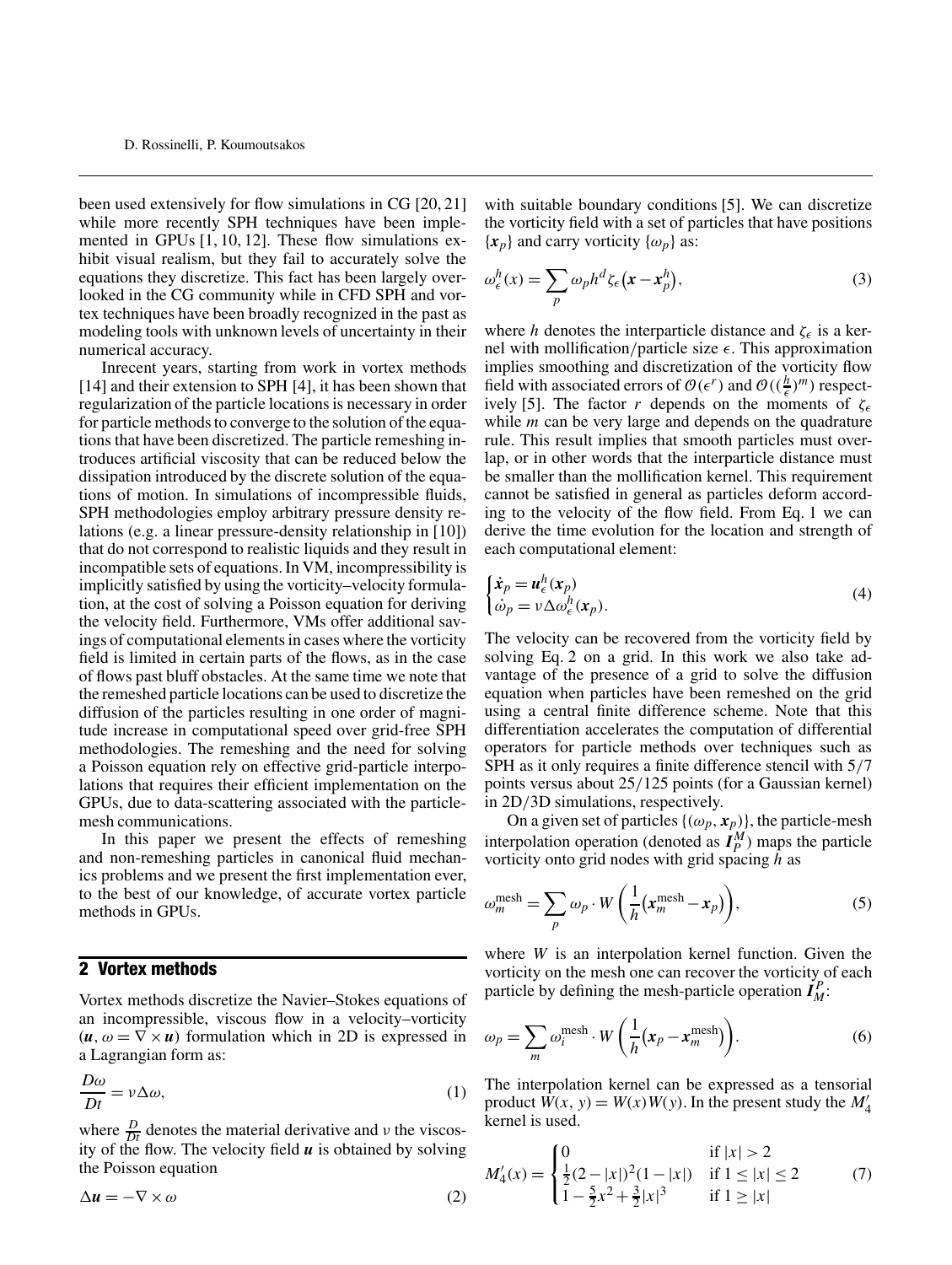This  $M'_4$  interpolation kernel is equivalent to the Catmull– Rom spline interpolation used in CG.

## 2.1 Remeshing

Particle methods, when applied to the Lagrangian formulation of the convection–diffusion equation, enjoy automatic adaptivity of the computational elements as dictated by the flow map. This adaptation comes at the expense of the regularity of the particle distribution because particles adapt to the gradient of the flow field. The numerical analysis of vortex methods shows that the truncation error of the method is amplified exponentially in time, at a rate given by the first-order derivatives of the flow that are precisely related to the amount of flow strain. In practice, particle distortion can result in the creation and evolution of spurious vortical structures due to the inaccurate resolution of areas of high shear and to inaccurate approximations of the related derivative operators. To remedy this situation, location processing techniques reinitialize the distorted particle field onto a regularized set of particles and simultaneously accurately transport the particle quantities. The accuracy of remeshing has been thoroughly investigated in [14] and it was shown to introduce numerical dissipation that is well below the dissipation introduced by other temporal and spatial discretizations. One way to regularize the particles is setting the new particle positions to be on the grid node positions and recomputing the transported quantities with a particle-mesh operation.

The particle-mesh operation  $(I_P^M)$  on a particle set  $S =$  $\{(\omega_p, x_p)\}\$  with an interpolation kernel *W*(.) is

$$
\text{Remeshing}(\{(\omega_p, \mathbf{x}_p)\}) = \left(I_P^M\{(\omega_p, \mathbf{x}_p)\}, \{ \mathbf{x}_m^{\text{mesh}}\}\right), \quad (8)
$$

with  $I_P^M$  defined by Eq. 5.

## 2.2 Time integration

Particle locations and weights are updated in order to satisfy in-turn convection and diffusion. For simplicity we introduce the algorithm in the context of a first order time integration scheme. Starting from particles on the grid nodes  $S^n = \{(\omega_p^n, x_p^{\text{mesh}})\}\$ at time *t*, we now compute the next solution  $S^{n+1}$ , whose particle locations are also coinciding with the grid nodes at time  $t + \delta t$ . The first order time integration proceeds as follows:

1. Update the transported vorticity of the particles:

$$
\omega_p^{n+1} := \omega_p^n + \delta t \nu \sum_{j \in \langle p \rangle} a_{j,p}^{\text{diffusion}} \omega_j^n.
$$

2. Compute the right-hand side of the Poisson equation. With particles on the mesh a finite difference stencil is used:

$$
-\nabla \times \omega^h(\mathbf{x}_p^{\text{mesh}}) = -\sum_{j \in \langle p \rangle} a_{j,p}^{\text{curl}} \omega_j^n.
$$

- 3. Solve Eq. 2 on the mesh, for  $u(x_p^{\text{mesh}})$ .
- 4. Move the particles:

$$
x_p^{n+1} := x_p^{\text{mesh}} + \delta t \mathbf{u} \big( x_p^{\text{mesh}} \big).
$$

5. Remesh to obtain regularized particles:

$$
S^{n+1} = \text{Remeshing}(\{(\omega_p^{n+1}, x_p^{n+1})\})
$$

where  $a_{j,p}^{\text{curl}}$ ,  $a_{j,p}^{\text{diffusion}}$  are finite difference stencils approximating respectively the curl and Laplace operators;  $\langle p \rangle$ denotes the set of neighbor particles of *p*.

We note here two important facts: this algorithm is fast because every differential operation is performed on the remeshed particle locations, without evaluating any kernel. Furthermore, as particles do not obey a classical CFL condition<sup>1</sup> on  $u$ , we can take large time steps bounded by  $\delta t \sim 1/\|\nabla u\|_2$ .

In the present work it is shown that higher order time integration schemes are necessary in order to allow for larger time steps and higher accuracy. For higher order time integration schemes, starting from the particles *Sn*, we have to evaluate the right-hand side in Eq. 4 multiple times and store the results into temporary variables. A basic difference besides the introduction of additional memory required for the right-hand sides, is that this algorithm also involves particle-mesh and mesh-particle operations outside the remeshing step: at every sub-step we have to map the particles onto a grid.

Note also that it is not required to remesh the particles after every step, but it is essential to perform remeshing steps periodically, e.g. after every *n* steps.

## **3 GPU implementation**

In GPGPU the computational elements are often mapped to textures. In the present work the computational elements are both regularly spaced grid nodes and particles at arbitrary locations. Similar to [13] and [12], we employ an RGB texture to represent a set of particles where each texel contains the state of one particle. For two dimensional flows the red and green channel of a given texel represent the particle position, whereas the B channel indicates the transported vorticity. A one-to-one mapping between texels and grid nodes is used to represent the computational mesh with a texture.

#### 3.1 Solver overview

The main workflow of our GPU-solver is illustrated in Fig. 1. The core components of the solver are shown in blue, the gray component identifies a tool used as a "black box", whose subcomponents are not further explored.

<sup>1</sup> Courant–Friedrichs–Lewy condition for hyperbolic partial differential equations.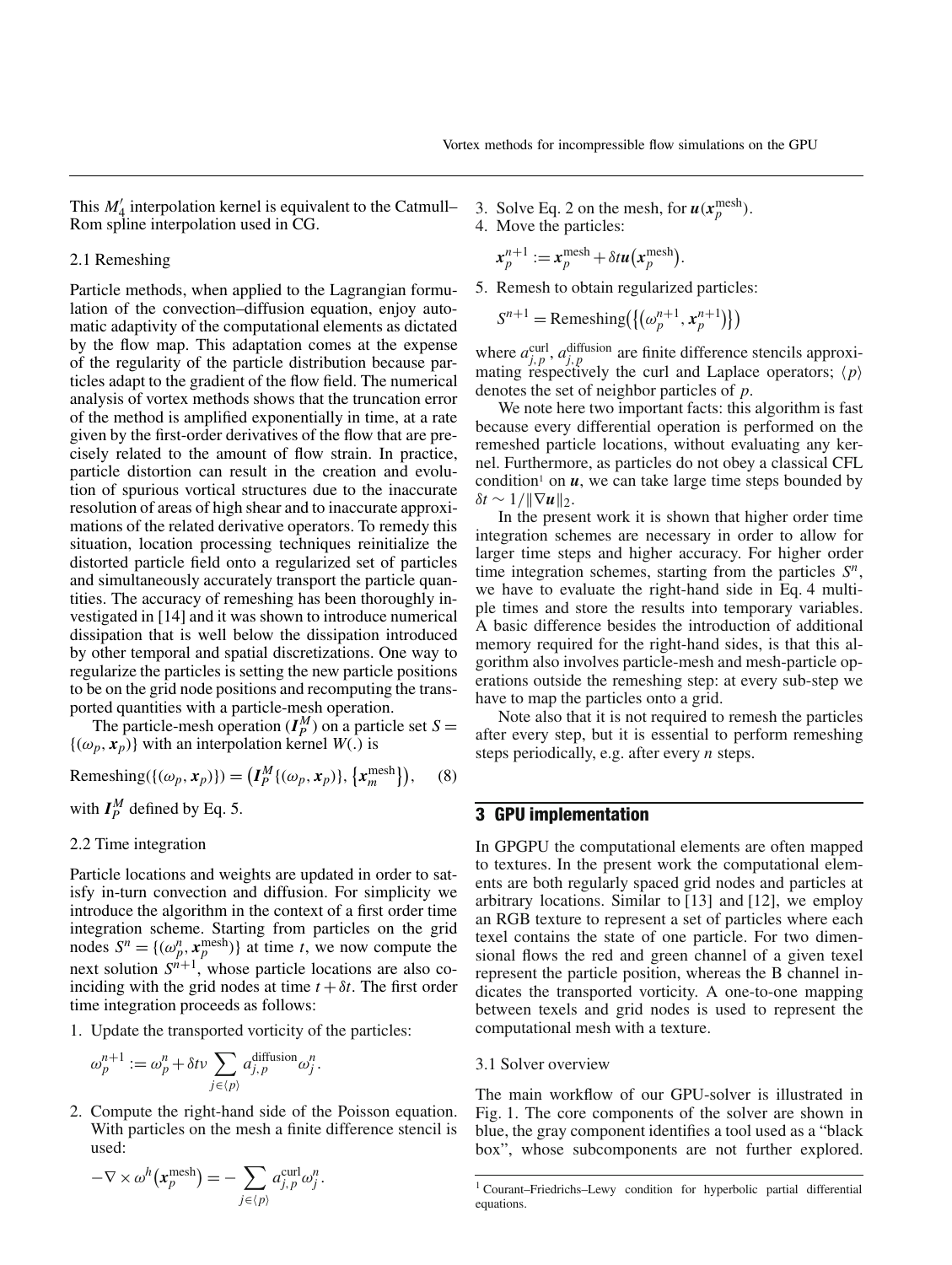

**Fig. 1.** The components of the GPU-solver with k-th order Runge–Kutta time integration

Each core component takes as input a set of textures and produces as output another set of textures. The managed data is represented with texture and is painted in orange or yellow. The yellow color signifies that the texture represents a particle set, therefore the RGB channels are  $(x_p, y_p, \omega_p)$ . The orange color indicates that the texture represents a grid, therefore it contains only  $\omega$ . The green box represents the particle-mesh operation. Additionally to the texture texTmpParticles, the green box requires a vertex array of the same size.

The **particle-mesh** operation is performed using a tensorial product of one-dimensional interpolating kernels. The contributions of all particles on each grid node are computed iteratively. The use of interpolation kernels with compact support implies that the contributing particles are located close to the grid nodes. For each particle we can locate which grid nodes are affected and therefore add its respective contributions to these nodes. Based on this observation we present a concise method to perform datascattering particle-mesh operations on the GPU.

Alternatives to this method would avoid direct datascattering by handling more complex data structures used for location processing, as presented in [17]. One key characteristic of the proposed method, similar to [12], is to employ *point-sprite*<sup>2</sup> primitives, which allow the use of points rather than quads and are able to generate texture coordinates which are interpolated across the point. We start by having the status of the particle set stored in a texture texParticles and a vertex array with the size of texParticles. The output will be stored in the texture texMesh. The algorithm has the following steps:

- 1. Set the point size equal to the support of  $W(\cdot)$ .
- 2. Enable the *point-sprite* drawing mode.
- 3. Attach the texMesh as a render target and clear it with zeros.
- 4. Enable blending with 1 as source factor as well as destination factor.
- 5. Set the graphics pipeline as follows:

Vertex shader:

Read  $(x_p, y_p, \omega_p)$  from texParticles. Store the transported vorticity  $\omega_p$  as front color of the primitive and the location coordinates as the position of the vertex.

Geometry shader:

If a particle is close to the boundary, dynamically *clone* the particle to reproduce the right boundary conditions. If a particle has  $\omega_p = 0$ , discard the primitive.

Fragment shader:

Compute the vector distance  $\mathbf{d} = (d_1, d_2)$  of the fragment with respect to the center of the point-sprite to produce  $color = W(d_1)W(d_2)\omega_p$  as a result, where  $\omega_p$ is the vorticity of the current point sprite.

6. Draw the vertex array as point-sprites.

As we are drawing point sprites, each vertex will be rasterized in a quad made of several fragments and different

<sup>2</sup> *www.opengl.org*/*registry*/*specs*/*ARB*/*point\_sprite.txt*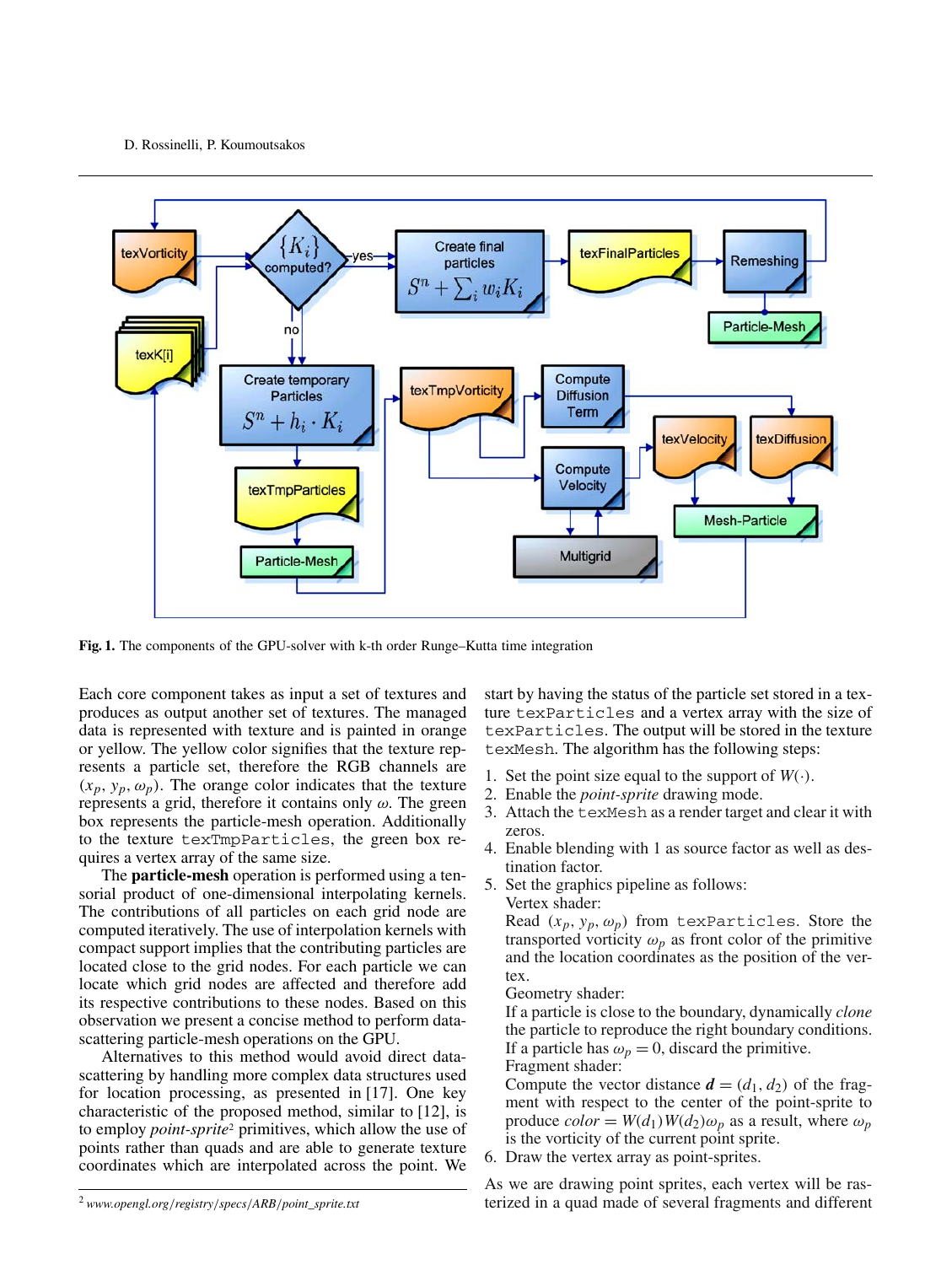texture coordinate values. The distance between the center of the point sprite and the generated fragments is known at the fragment stage, and it is stored as a texture coordinate. We re-scale appropriately the texture coordinate and we use it as an argument of  $W(\cdot)$ . Since we know the quantity carried by the particle (as it is stored as primitive color) we multiply these together to obtain the contribution of the particle to that grid node.

Enabling the blending mode, we can sum each contribution from every particle to any node and obtain as a result an interpolated grid from values transported by the particle set. For a given framebuffer (destination) pixel, the blending is performed as an atomic instruction. Therefore it cannot be performed in parallel with respect to the incoming source fragments. This could be a potential performance bottleneck. We can minimize however this problem by reducing the maximal number of incoming fragments per framebuffer pixel. This is possible if the particles are not concentrated on a particular region so that their contributions will be spread uniformly in the framebuffer. This is automatically guaranteed in the remeshing stage: since by remeshing we uniformly redistribute the particles in the domain, and thus avoid blending becoming a critical bottleneck.

Since the **mesh-particle** operation is essentially a datagathering operation, it can be performed with a fragment shader, reading a texture representing the mesh and attaching the particle set texture as a render target. At the fragment stage we read a subset of mesh nodes by performing texture dependent texture-fetches, and we compute  $I_M^P$ , eventually obtaining the carried quantity for each particle.

## 3.2 Solving the Poisson equation

In order to solve the Poisson equation for the velocity field *u* we developed a periodic 2D multigrid solver [3] for the GPU. The GPU-Multigrid is designed for cellcentered elements, and has prolongation and restriction of order 4. We validated the GPU-Multigrid against different test problems, and observed that on average (after 3–6 cycles), the relative residual was between  $10^{-5}$  and  $10^{-3}$ (in both  $L_2$  and  $L_{\infty}$  norm). We noticed that, for the same physical domain, higher resolution discretization causes bigger residual ( $\sim 10^{-4}$ ). The most probable reason is the single floating point precision limitation in the arithmetic.

We note that point-sprites are clipped automatically by the graphics pipeline and this could be a problem in the case of periodic boundary conditions, since contributions from some particles are discarded. In order to overcome this problem, we use a geometry shader to check if the kernel assigned to each particle "touches" the boundary. If this is the case, we create a new particle with the same vorticity and with a position translated by one domain length. In this way we can generate exactly the contributions that are discarded at the rasterization stage. The

geometry shader is an elegant choice to solve this problem, however it is not the only one. We could perform a four-pass rendering with blending, where in each pass, a slightly shifted domain is considered and each particle has to be redrawn. This method gives exactly the same result as the geometry shader but it is much more expensive as every particle has to be rendered four times. Conversely, with the geometry shader, only the particles at the boundary have to be rendered twice (four times for the negligibly small particle set at the corners).

Furthermore, with the geometry shader we not only have the capability to create particles *on-demand*, but also to *discard* particles when they are unnecessary, i.e. when the transported vorticity is zero. This adaptivity additionally improves the performance of the proposed solver. Even if the particle-mesh operations are cheap when compared to other components of the solver, the performance difference between these two approaches is significant.

## **4 Results**

The proposed particle solver has been validated on three benchmark flows. The GPU-solver was written in C++, using OpenGL, and each simulation was run on NVIDIA Quadro FX 5600.

#### 4.1 The role of remeshing

In order to demonstrate the impact of the remeshing step, we consider the vorticity equation without the diffusion term  $(\nu = 0)$ .

In this case the vorticity evolves according to the Euler equation  $\frac{D\omega}{Dt} = 0$ . As the initial condition we set a radial function:

$$
\omega_0(\mathbf{x}) = W \cdot \max(0, 1 - ||\mathbf{x}|| / R), \tag{9}
$$

where *W* is the maximum vorticity and *R* controls the support of  $\omega_0$ . Since the vorticity is radially symmetric and there is no diffusion, the system is in a steady state: the exact solution in time is just the initial condition  $(\omega(t) = \omega_0)$ . We can therefore use this problem as validation and study "the importance of remeshing" the particles during the simulation. Figure 2 shows the crucial difference between performing and not performing the remeshing step. In this case we used  $W = 100$ ,  $R = 0.5$ , and a time step  $\delta t = 5 \times 10^{-3}$ . When no remeshing step is performed, the solver generates growing spurious structures which lead to a break in the radial symmetry of the vorticity field. This break causes a rapidly increasing inaccuracy of the computed solution.

#### 4.2 Taylor–Green vortex

The Taylor–Green vortex problem represents the evolution of a complex vortical flow that admits an analytical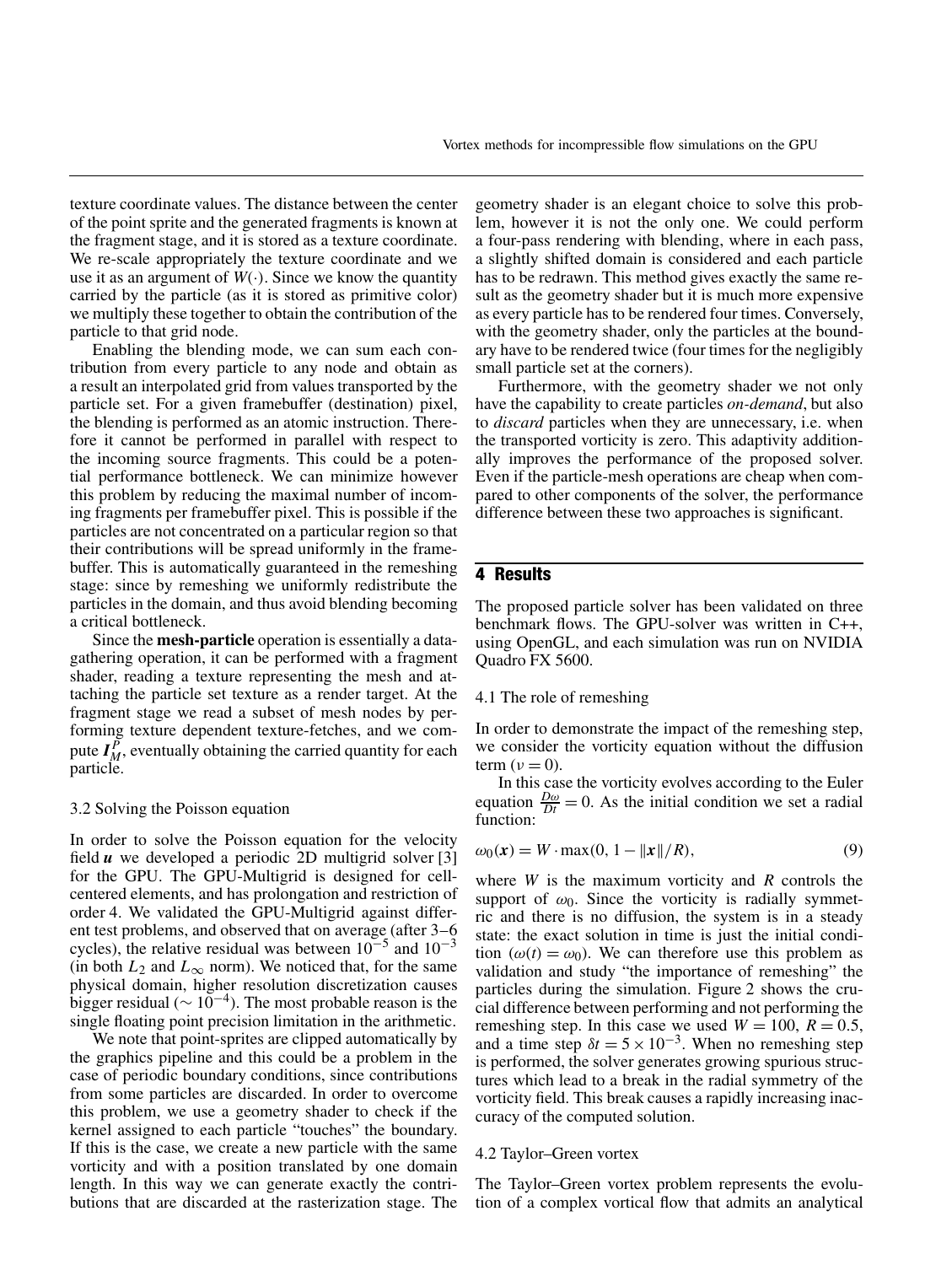

**Fig. 2.** The role of the remeshing step. Evolution of the vorticity at time  $t = 0.01$ ,  $t = 0.10$  and  $t = 0.15$ ; using a second order time integrator for the Euler equation. The initial condition, which is a radial function with compact support, is already a steady state solution, and thus vorticity must not change in time. Without remeshing the simulation produces spurious artifacts that become progressively stronger (*top*). The remeshing step will prevent the creation of these artificial structures (*bottom*), if it is performed frequently enough (every five steps in this case)

solution. The vortices evolve in the unit square with periodic boundary conditions and the analytical solution for the velocity field is given by the following equations in nondimensional form:

$$
\begin{cases} u(x, y, t) = -Ue^{bt} \cos(2\pi x) \sin(2\pi y) \\ v(x, y, t) = Ue^{bt} \sin(2\pi x) \cos(2\pi y). \end{cases}
$$
(10)

Here,  $b = \frac{-8\pi^2}{Re}$  and the viscosity v is  $\frac{1}{Re}$ , where Re is the Reynolds number.

The problem has been tested in the past in the context of smooth particle hydrodynamics in [4] where it was shown that remeshing is essential for a particle method to capture the evolution of the vorticity field. We performed simulations using  $U = 0.5$  and Re = 10<sup>6</sup> for a total time of  $t_{\text{end}} = 5 \times 10^{-3}$  using a time step of  $\delta t = 10^{-5}$ . The convergence of the present method is depicted in Fig. 3. We observe that the method exhibits second order convergence in space. We note however that for high resolution simulations, the rate of reduction decreases. This behavior is attributed to the utilization of single precision arithmetic available for the GPU. The comparison of different time integration techniques indicates that high-order time integrators are preferable over the Euler method providing up to three orders of magnitude higher accuracy for the same step size. In the right plot of Fig. 3 we observe that the norm of the error has grown. In this case the time step was  $\delta t = 2 \times 10^{-4}$  and  $t_{\text{end}} = 0.1$ . This behaviour is expected as we have performed many steps ( $\sim 10^4$ ) with our solver and the time step was large compared with the one used for the left plot in Fig. 3.

The advantage of Runge–Kutta methods over Euler is again evident, even though in this case the error reduction is limited to one order of magnitude.

## 4.3 Thin double shear layer

The thin double shear layer is a challenging benchmark for incompressible flow solvers. Brown and Minion [18] have demonstrated that in under-resolved simulations spurious vortices infiltrate the numerical solution in discretizations by various computational methods. We have used the double shear layer benchmark to study the effects of lowresolution simulations in vortex methods. The domain is the unit square with periodic boundary conditions with the initial condition for the velocity field  $u = (u, v)$  in the following non-dimensional form:

 $\int u(x, y) = \tanh(\rho \cdot \min(y - 0.25, 0.75 - y))$  $v(x, y) = \delta \cdot \sin(2\pi(x + 0.25)).$ 

In the present simulations we set  $\delta = 0.05$ ,  $\rho = 80$  and a viscosity  $v = 10^{-4}$ .

All simulations were performed using the fourth order Runge–Kutta with a timestep  $\delta t = 0.02$  and  $t_{end} = 1.0$ . The numerical results are depicted in Fig. 4 in the form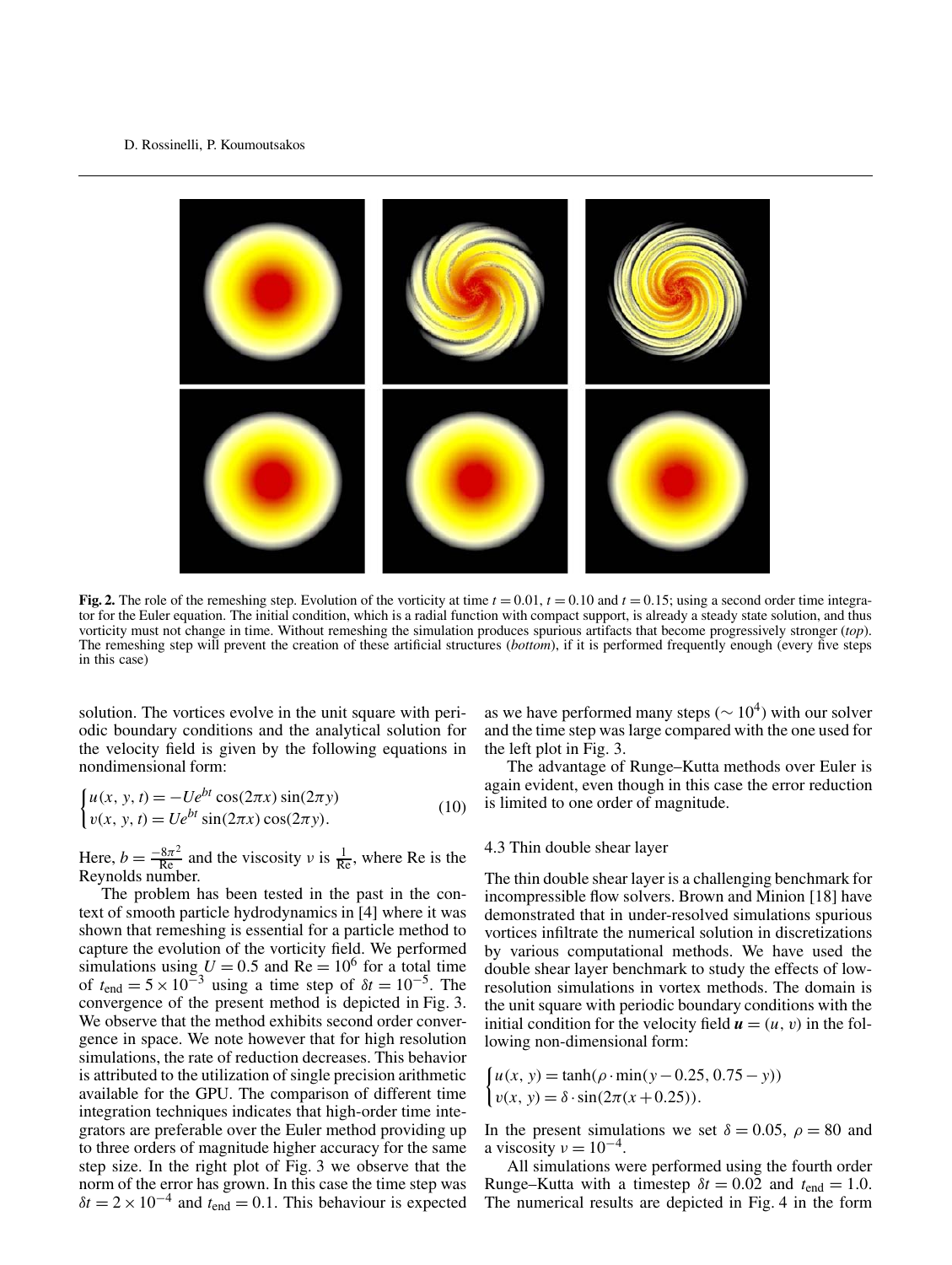

**Fig. 3.** *L*<sub>2</sub> errors (*contiguous lines*) and  $L_{\infty}$  errors (*dashed lines*) for the simulation of the Taylor–Green Vortex in terms of the number of computational elements. Euler time integration (*blue lines*) and fourth order Runge–Kutta (*red lines*). Settings: *U* = 0.5 and Re = 106, final time of  $t_{\text{end}} = 5 \times 10^{-3}$  (*left*) and  $t_{\text{end}} = 0.1$  (*right*). *Black lines* denote a second order convergence



**Fig. 4.** Simulations of the thin double shear layer. *Red* denotes high positive vorticity, and *blue* denotes high negative vorticity. *Left* to *right*: simulation using  $256 \times 256$ ,  $512 \times 512$  and  $2048 \times 2048$  particles. Note the development of a spurious vortex for the two lower resolutions

of vorticity for three different resolutions. The spurious vortices are eliminated by using  $512 \times 512$  particles and an associated grid of  $512 \times 512$  nodes. Note however that the solution shows some minor undulations instead of the expected straight line [18], near to the center of the domain. This numerical artifact completely disappears using  $2048 \times 2048$  computational elements.

## 4.4 Random vorticity

Finally, we addressed a case of viscous vorticity decay from an initially uniform random distribution with an average of zero vorticity and a maximum value of 400. The domain is the unit square with periodic boundary conditions, and the viscosity was set to  $v = 10^{-7}$ . The first row of Fig. 5 shows the evolution of the flow obtained for a remeshed VM with a first order time integrator and a timestep  $\delta t = 0.001$ . The GPU-Multigrid configuration for the Poisson's equation consists of two V-Cycles with two Jacobi relaxation iterations at each level per timestep.

The second row shows the evolution of the same initial vorticity distribution when using the fourth order Runge–Kutta time integrator and a remeshed VM. The GPU-Multigrid configuration consists of four V-Cycles with four Jacobi relaxation iterations at each level per step. The timestep size was maintained at  $\delta t = 0.001$ . In the last row of pictures we show the vorticity field that we obtain without performing remeshing during the simulation. Note that the field does not develop the expected large scale structures but remains chaotic, a situation which may be perceived in fact as visually realistic but at the same time it represents a highly inaccurate solution of the Navier–Stokes equations. The utilization of a first order time integration scheme introduces a large amount of numerical viscosity producing large, weak vortex cores. On the other hand, the fourth order Runge–Kutta scheme succeeds in restraining the effects of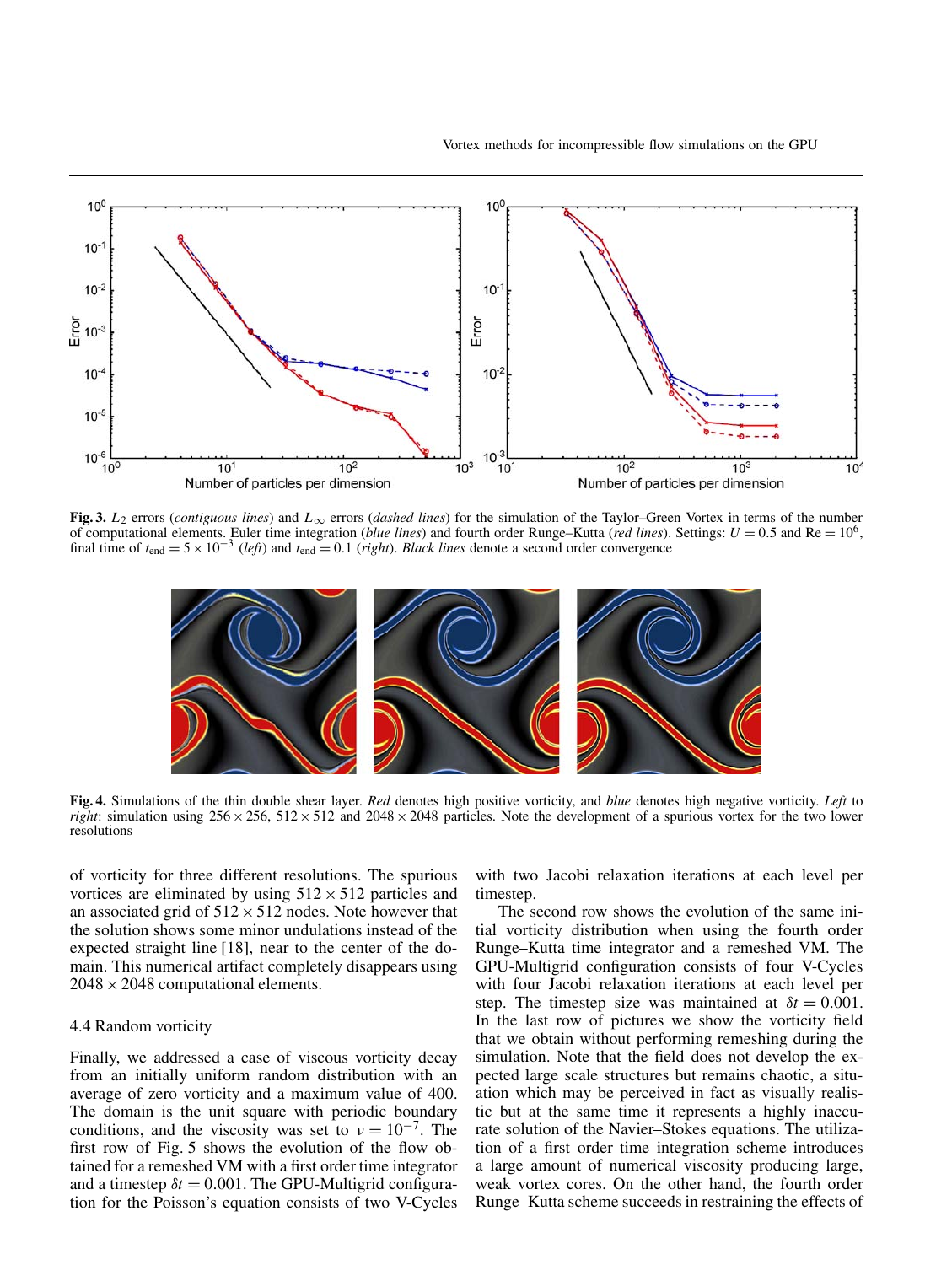D. Rossinelli, P. Koumoutsakos



**Fig. 5.** Evolution of the vorticity starting from a uniform random distribution with maximum of 400 and average of zero, using a first order time integrator (*top*), a fourth order time integration (*middle*), a fourth order time integrator without remeshing during the simulation (*bottom*), at time  $t = 0.01$ ,  $t = 0.1$ and  $t = 0.2$  (*left* to *right*)

numerical viscosity producing smaller vortices of higher intensity.

## 4.5 Performance

The presented solver involves a number of computational parameters, such as multigrid steps, order of time integration, etc. In order to quantify its performance we discuss three representative sets of parameters resulting respectively in: *Fastest*, *Trade-Off* and *Most Accurate* simulations. The *Fastest* set of parameters consists of a first order time integration, two V-Cycles with two Jacobi relaxation iterations at each level, per time step; the *Trade-Off* consists of a second order Runge–Kutta with two V-Cycles (four Jacobi relaxation iterations per level) per step. The last set of parameters corresponds to the one referred into Fig. 5 (fourth order time integration, four V-Cycles with four Jacobi relaxation iterations at each level, per timestep). As indicated in Fig. 6, one can achieve more than 25 FPS using a set of  $1024 \times 1024$  particles with the *Fastest* set of parameters. The *Trade-off* configuration barely achieves ten FPS with the same number of particles. The main decrease in performance is noticed by passing from  $1024 \times 1024$  to  $2048 \times 2048$  particles. For the *Most Accurate* configuration we observe the least change in performance, revealing that the texture size is not the most performance-critical parameter in this case.

As we have mentioned, the remeshing step can be performed either with a multi-pass approach or by utilizing a geometry shader. The diagram on the right of Fig. 6 summarizes the performance of solving the random vorticity problem for both approaches as a function of the utilized number of particles. It is obvious that the geometry shader approach always is the fastest, in particular when we use  $1024 \times 1024$  particles, where we obtain a speed up of 1.5, as on average the geometry shader has to render each particle just once. The multi-pass approach, on the other hand, processes each particle four times (at least at the vertex stage).

## **5 Discussion and conclusions**

We have implemented a vortex method for the accurate and efficient simulations of incompressible vortical flows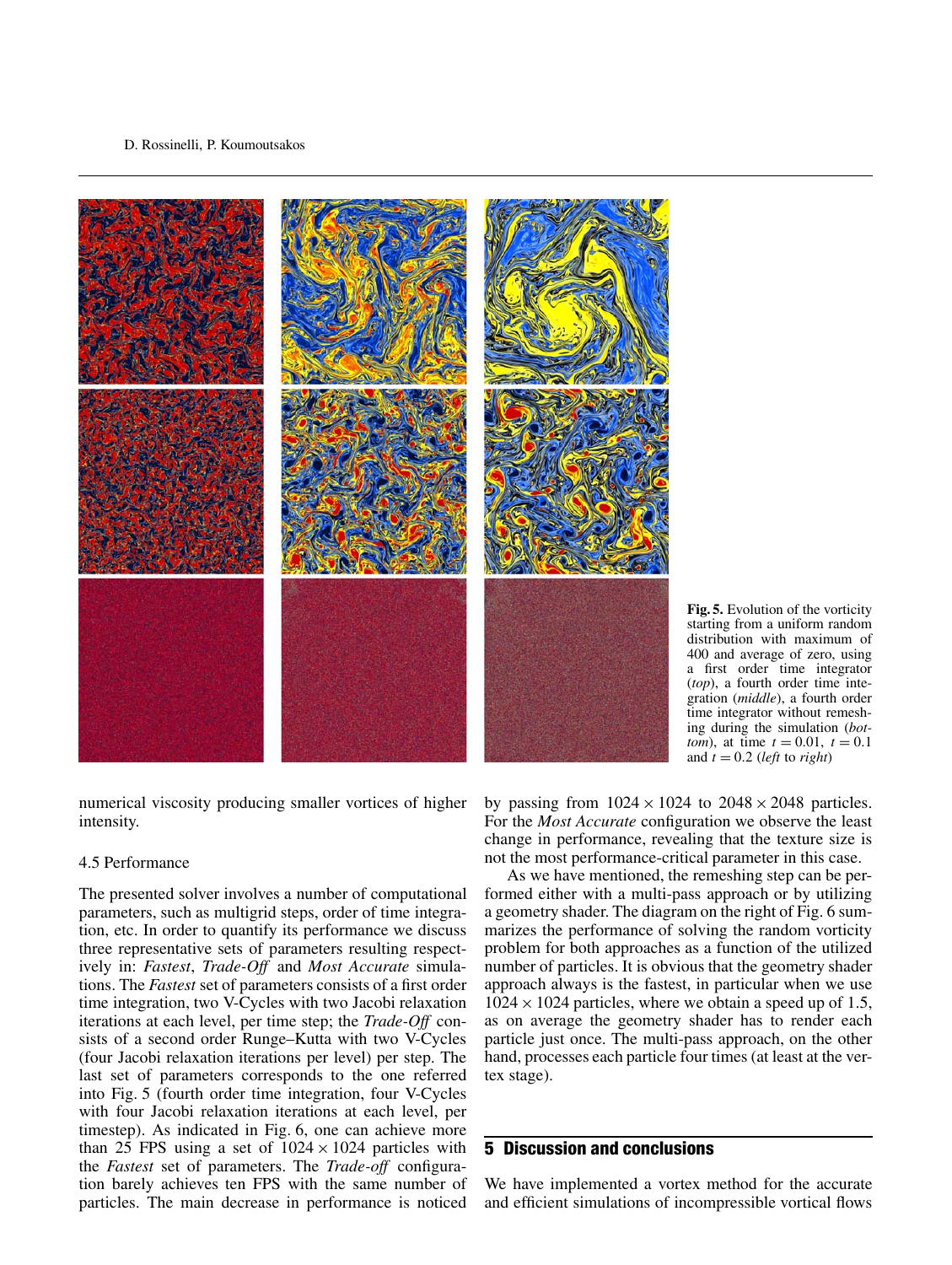

**Fig. 6.** Overall performance measurements: on the *left* we compare three different configurations of our solver: *Fastest* (Euler, with a rough GPU-multigrid), *Trade-Off* (second order Runge–Kutta, with an accurate GPU-multigrid but few cycles) and *most accurate* (fourth order Runge–Kutta, accurate GPU-multigrid). On the *right* we compare the performance of the remeshing by using a multi-pass rendering method and by using a geometry shader

on GPUs. The solver relies on the remeshing of the particle locations, it runs exclusively on the GPU and it is shown to have second order accuracy in space and up to fourth order accuracy in time.

These methods have been validated in challenging benchmark flow problems demonstrating for example that even with the limitation of single precision arithmetic, we are able to obtain a second order convergence in space in the case of the Taylor–Green vortex and to recover the correct solution for the evolution of a thin double shear layer. Furthermore we have shown the importance of adopting high-order time integration methods to achieve accuracy. In turn we have demonstrated that the performance of the GPU-solver depends critically on the set of computational parameters: The *fastest* set allows flow simulations with  $1024 \times 1024$  particles at 25 FPS, whereas the *most accurate* only achieves three FPS, albeit with a significantly higher accuracy. The particle-mesh communication is critical for the present method and it is performed by using a geometry shader, texture fetch at the vertex stage and the floating point framebuffer/blending.

The present method maintains the Lagrangian adaptivity of particle methods, it presents the first particle-mesh technique for flow simulations on the GPU and it allows for accurate, real time simulations of incompressible flows.

Present work focuses on extending the solver to 3D domains. One critical issue in this effort is associated with the efficiency of the method, since texture-fetches of 3D textures are not as fast as the 2D ones. In order to avoid this deterioration of performance, a possible strategy involves the use of representation of the 3D domain with a set of 2D textures while ensuring consistency (by clipping and particle replications) at the boundaries of each subdomain.

Future work will focus on the GPU-implementation of multiresolution vortex particle methods [2] and particle methods capable of handling effectively complex, deforming geometries [6]. We envision that such implementation will help materialize the real time simulation of challenging fluid mechanics phenomena with visual realism and accuracy of the flow physics.

## **References**

- 1. Amada, T., Imura, M., Yasumuro, Y., Manabe, Y., Chihara, K.: Particle-based fluid simulation on GPU. In: ACM Workshop on General-Purpose Computing on Graphics Processors and SIGGRAPH 2004. Los Angeles, CA (2004)
- 2. Bergdorf, M., Koumoutsakos, P.: A Lagrangian particle-wavelet method. Multiscale Model. Simul. **5**(3), 980–995 (2006)
- 3. Briggs, W.L., Henson, V.E., McCormick, S.F.: A Multigrid Tutorial:

Second Edition. SIAM, Philadelphia, PA (2000)

- 4. Chaniotis, A.K., Poulikakos, D., Koumoutsakos, P.: Remeshed smoothed particle hydrodynamics for the simulation of viscous and heat conducting flows. J. Comput. Phys. **182**(1), 67–90 (2002)
- 5. Cottet, G.H., Koumoutsakos, P.: Vortex Methods, Theory and Practice. Cambridge University Press (2000)
- 6. Cottet, G.H., Maitre, E.: A level set method for fluid-structure interactions with

immersed surfaces. Math. Models Methods Appl. Sci. **16**(3), 415–438 (2006)

- 7. Foster, N., Metaxas, D.: Controlling fluid animation. In: Proceedings CGI '97, pp. 178–188 (1997)
- 8. Georgii, J., Westermann, R.: Mass-spring systems on the GPU. Simul. Model. Pract. Theory **13**(8), 693–702 (2005)
- 9. Hagen, T.R., Lie, K.A., Natvig, J.R.: Solving the Euler equations on graphics processing units. Comput. Sci. (ICCS 2006) **3994**, 220–227 (2006)